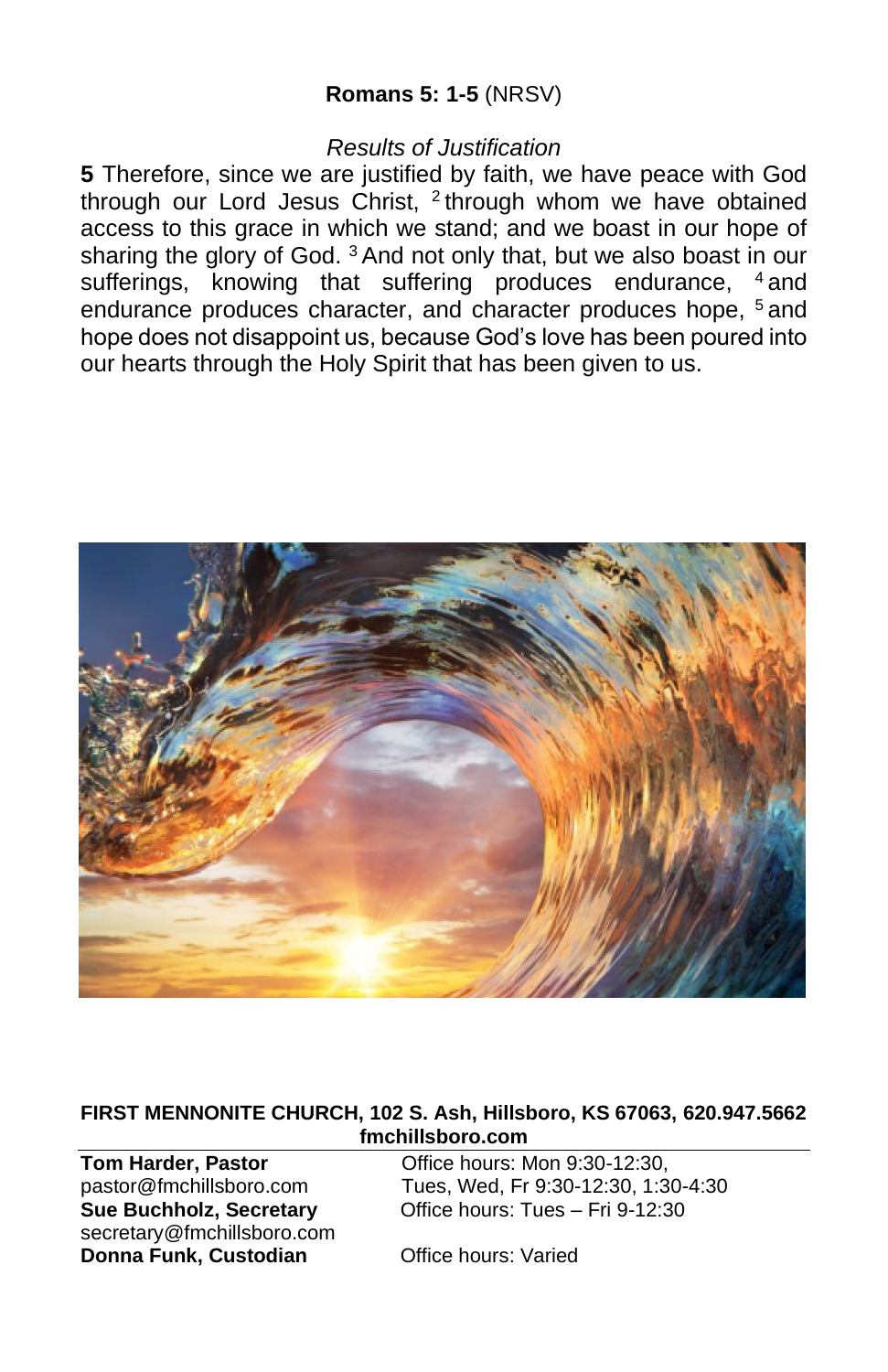

# **FIRST MENNONITE** CHURCH

 **In Christ - Making Disciples through Loving Relationships.**

Worship 10:30 a.m.

# **Trinity Sunday, June 12, 2022**

# **GATHERING**

| <b>Gathering Music</b> |              |                |
|------------------------|--------------|----------------|
| Welcome, Announcements |              | Aleen Ratzlaff |
| Prelude to Worship     |              |                |
| *Call to Worship       | VT 852       | Aleen Ratzlaff |
| *Prayer                |              |                |
| *Song of Gathering     | Come and See | VT 282         |
| The Morning Psalm      |              | Psalm 8        |
|                        |              |                |

|        | All: O LORD, our Sovereign,                                       |
|--------|-------------------------------------------------------------------|
|        | how majestic is your name in all the earth!                       |
|        | Women: You have set your glory above the heavens.                 |
|        | Men: Out of the mouths of babes and infants you have              |
|        | founded a bulwark because of your foes, to silence                |
|        | the enemy and the avenger.                                        |
|        | Women: When I look at your heavens, the work of your fingers, the |
|        | moon and the stars that you have established; what are            |
|        | human beings that you are mindful of them, mortals that           |
|        | you care for them?                                                |
|        | All: Yet you have made them a little lower than God, and          |
|        | crowned them with glory and honor.                                |
|        | Women: You have given them dominion over the works of your        |
|        | hands; you have put all things under their feet,                  |
|        | Men: all sheep and oxen, and also the beasts of the field,        |
| Women: | the birds of the air, and the fish of the sea, whatever           |
|        | passes along the paths of the seas.                               |
|        | All: O LORD, our Sovereign,                                       |
|        | how majestic is your name in all the earth!                       |
|        |                                                                   |
|        |                                                                   |

Time for God's Children **Jan Amstutz** 

Song The Butterfly Song Traditional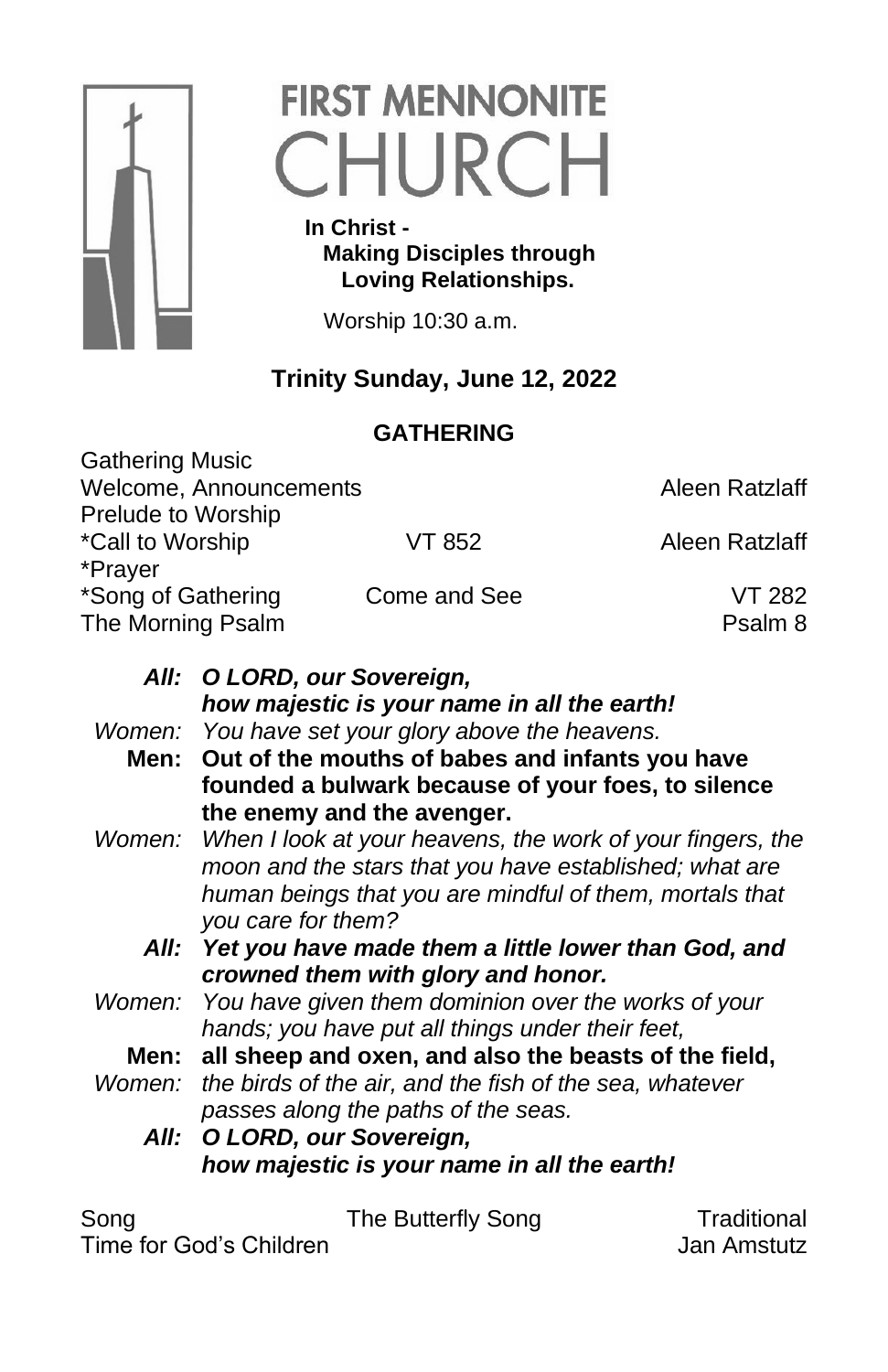# **SHARING**

Sharing and Prayer **Pastor Tom** Bringing our First Fruits Hymn We Are One in the Spirit VT 387

# **LISTENING**

Message **Present Tense Salvation** Pastor Tom

The Lesson Romans 5:1-5

**RESPONDING**

Postlude

Hymn Sing Hosanna Traditional Sending Song Sanctuary Grey Songbook 2

**Among Our Friends and in Our Prayers:** 

- o **Continue praying through our directory this week.**
- o Pray for **WDC congregations in pastoral transition**, that they would experience God's faithfulness, love and guidance during times of change and uncertainty.
- o Pray for the **Children at Creativity Camp** to experience God's love.
- o **Praise God** for answering prayers! Childcare has been found for the family in need.

## **Announcements:**

**Today: Special offering for Camp Mennoscah**

**Today: Youth group** will meet after church for lunch and Bible study discussion.

**Thursday, June 16: Creativity Camp Open House**: We have enjoyed the first week of camp with beginning creations in sewing, painting and